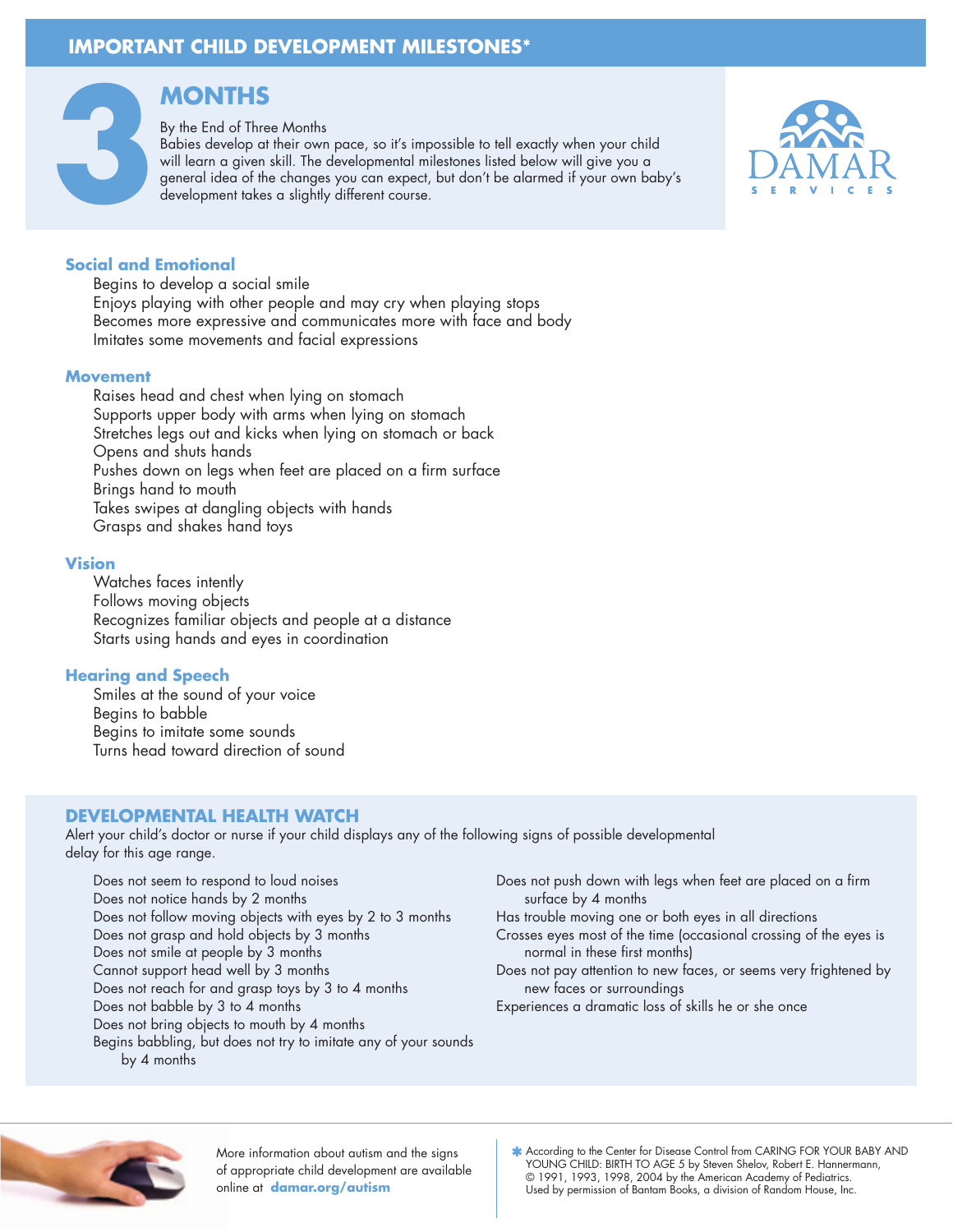By the End of Seven Months

**7 Reduced Serve Conserved Served Served Served Served Served Served Served Served Served Served Served Served Served Served Served Served Served Served Served Served Served Served Served Served Served Served Served Serv** Babies develop at their own pace, so it's impossible to tell exactly when your child will learn a given skill. The developmental milestones listed below will give you a general idea of the changes you can expect, but don't be alarmed if your own baby's development takes a slightly different course.



# **Social and Emotional**

Enjoys social play Interested in mirror images Responds to other people's expressions of emotion and appears joyful often

### **Cognitive**

Finds partially hidden object Explores with hands and mouth Struggles to get objects that are out of reach

### **Language**

Responds to own name Begins to respond to "no" Can tell emotions by tone of voice Responds to sound by making sounds Uses voice to express joy and displeasure Babbles chains of sounds

### **Movement**

Rolls both ways (front to back, back to front) Sits with, and then without, support on hands Supports whole weight on legs Reaches with one hand Transfers object from hand to hand Uses hand to rake objects

### **Vision**

Develops full color vision Distance vision matures Ability to track moving objects improves

### **DEVELOPMENTAL HEALTH WATCH**

Alert your child's doctor or nurse if your child displays any of the following signs of possible developmental delay for this age range.

Seems very stiff, with tight muscles Seems very floppy, like a rag doll Head still flops back when body is pulled to a sitting position Reaches with one hand only Refuses to cuddle Shows no affection for the person who cares for him or her

Doesn't seem to enjoy being around people One or both eyes consistently turn in or out Persistent tearing, eye drainage, or sensitivity to light Does not respond to sounds around him or her Has difficulty getting objects to mouth Does not turn head to locate sounds by 4 months



More information about autism and the signs of appropriate child development are available online at **damar.org/autism**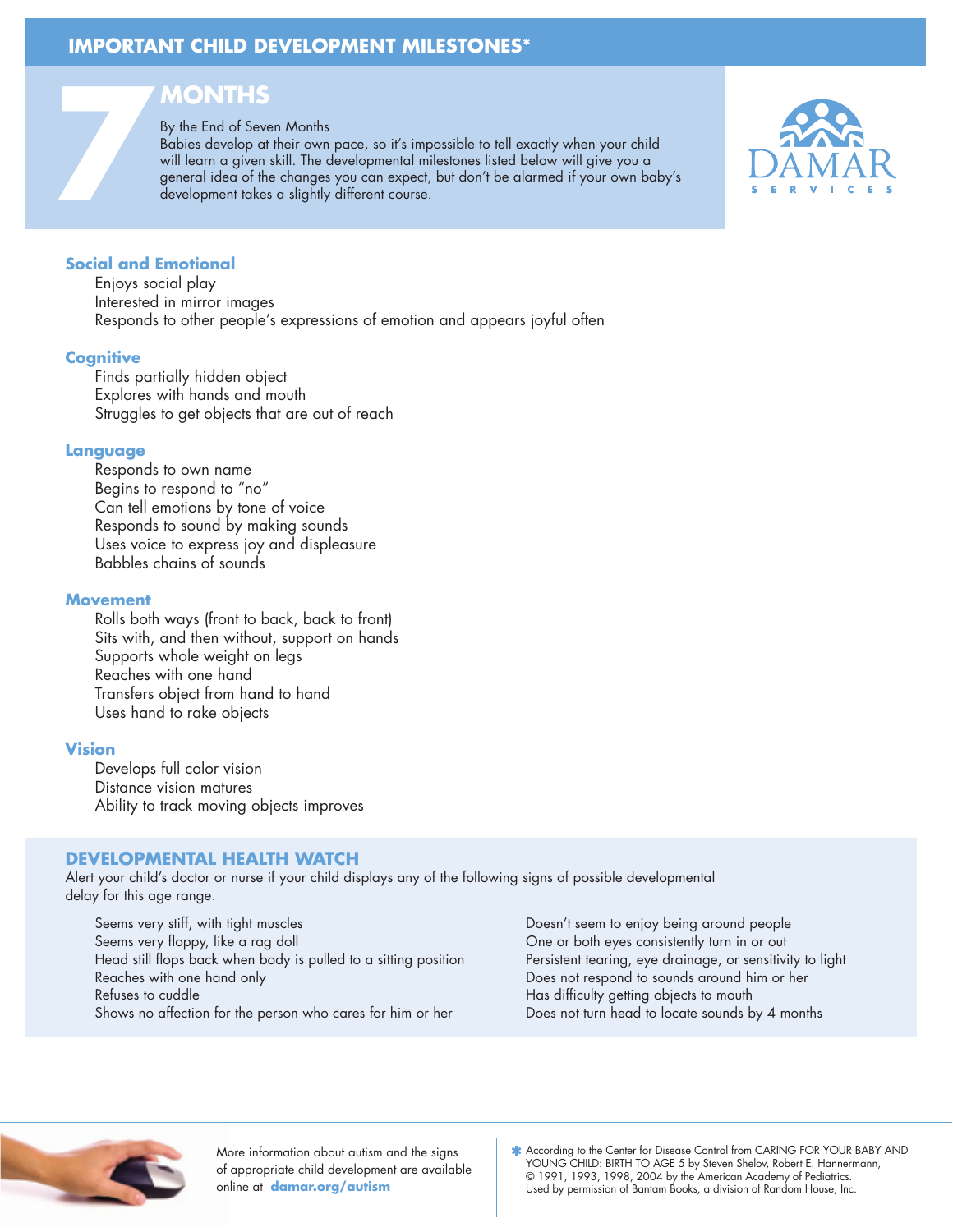

By the End of One Year (12 months)

**12 Months)**<br>By the End of One Year (12 r<br>Babies develop at their own <sub>l</sub><br>will learn a given skill. The de<br>general idea of the changes<br>development takes a slightly Babies develop at their own pace, so it's impossible to tell exactly when your child will learn a given skill. The developmental milestones listed below will give you a general idea of the changes you can expect, but don't be alarmed if your own baby's development takes a slightly different course.



## **Social and Emotional**

Shy or anxious with strangers Cries when mother or father leaves Enjoys imitating people in his play Shows specific preferences for certain people and toys Tests parental responses to his actions during feedings Tests parental responses to his behavior May be fearful in some situations Prefers mother and/or regular caregiver over all others Repeats sounds or gestures for attention Finger-feeds himself Extends arm or leg to help when being dressed

## **Cognitive**

Explores objects in many different ways (shaking, banging, throwing, dropping) Finds hidden objects easily

Looks at correct picture when the image is named Imitates gestures

Begins to use objects correctly (drinking from cup, brushing hair, dialing phone, listening to receiver)

## **Language**

Pays increasing attention to speech Responds to simple verbal requests Responds to "no" Uses simple gestures, such as shaking head for "no" Babbles with inflection (changes in tone) Says "dada" and "mama" Uses exclamations, such as "Oh-oh!" Tries to imitate words

### **Movement**

Reaches sitting position without assistance Crawls forward on belly Assumes hands-and-knees position Creeps on hands and knees Gets from sitting to crawling or prone (lying on stomach) position Pulls self up to stand Walks holding on to furniture Stands momentarily without support May walk two or three steps without support

# **Hand and Finger Skills**

Uses pincer grasp Bangs two objects together Puts objects into container Takes objects out of container Lets objects go voluntarily Pokes with index finger Tries to imitate scribbling

# **DEVELOPMENTAL HEALTH WATCH**

Alert your child's doctor or nurse if your child displays any of the following signs of possible developmental delay for this age range.

Does not crawl Drags one side of body while crawling (for over one month) Cannot stand when supported Does not search for objects that are hidden while he or she watches

Says no single words ("mama" or "dada") Does not learn to use gestures, such as waving or shaking head Does not point to objects or pictures Experiences a dramatic loss of skills he or she once had



More information about autism and the signs of appropriate child development are available online at **damar.org/autism**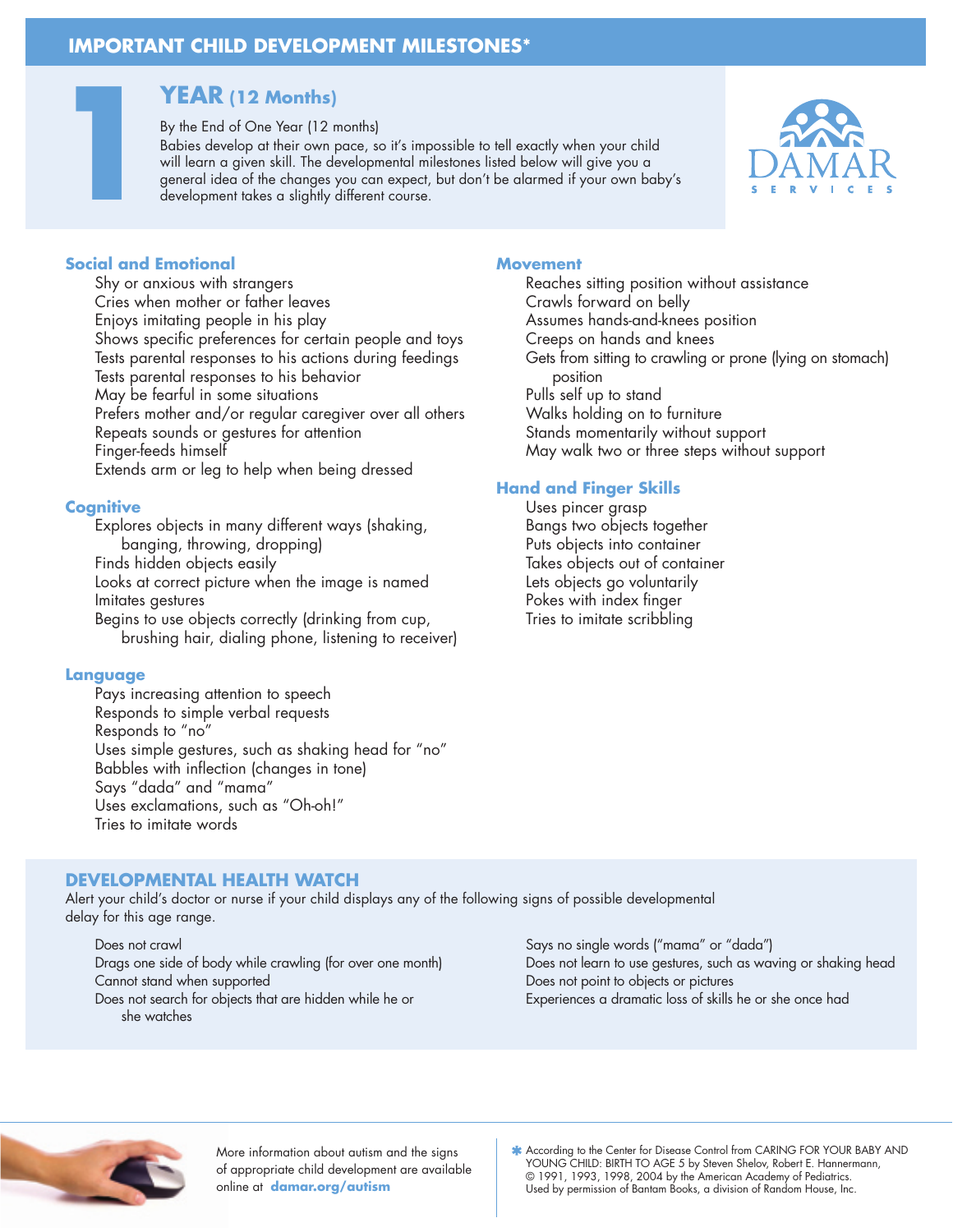

By the End of Two Years (24 months)<br>By the End of Two Years (24 mo<br>Babies develop at their own pa<br>will learn a given skill. The deve<br>general idea of the changes yo<br>development takes a slightly dif By the End of Two Years (24 months) Babies develop at their own pace, so it's impossible to tell exactly when your child will learn a given skill. The developmental milestones listed below will give you a general idea of the changes you can expect, but don't be alarmed if your own baby's development takes a slightly different course.



### **Social**

Imitates behavior of others, especially adults and older children

More aware of herself as separate from others More excited about company of other children

### **Emotional**

Demonstrates increasing independence Begins to show defiant behavior Separation anxiety increases toward midyear then fades

### **Cognitive**

Finds objects even when hidden under two or three covers Begins to sort by shapes and colors Begins make-believe play

### **Language**

Points to object or picture when it's named for him Recognizes names of familiar people, objects, and body parts Says several single words (by 15 to 18 months) Uses simple phrases (by 18 to 24 months) Uses 2- to 4-word sentences Follows simple instructions Repeats words overheard in conversation

### **Movement**

Walks alone Pulls toys behind her while walking Carries large toy or several toys while walking Begins to run Stands on tiptoe Kicks a ball Climbs onto and down from furniture unassisted Walks up and down stairs holding on to support

### **Hand and Finger Skills**

Scribbles on his or her own Turns over container to pour out contents Builds tower of four blocks or more Might use one hand more often than the other

### **DEVELOPMENTAL HEALTH WATCH**

Alert your child's doctor or nurse if your child displays any of the following signs of possible developmental delay for this age range.

Cannot walk by 18 months Fails to develop a mature heel-toe walking pattern after several months of walking, or walks only on his toes Does not speak at least 15 words Does not use two-word sentences by age 2

By 15 months, does not seem to know the function of common household objects (brush, telephone, bell, fork, spoon)

Does not imitate actions or words by the end of this period Does not follow simple instructions by age 2 Cannot push a wheeled toy by age 2 Experiences a dramatic loss of skills he or she once had



More information about autism and the signs of appropriate child development are available online at **damar.org/autism**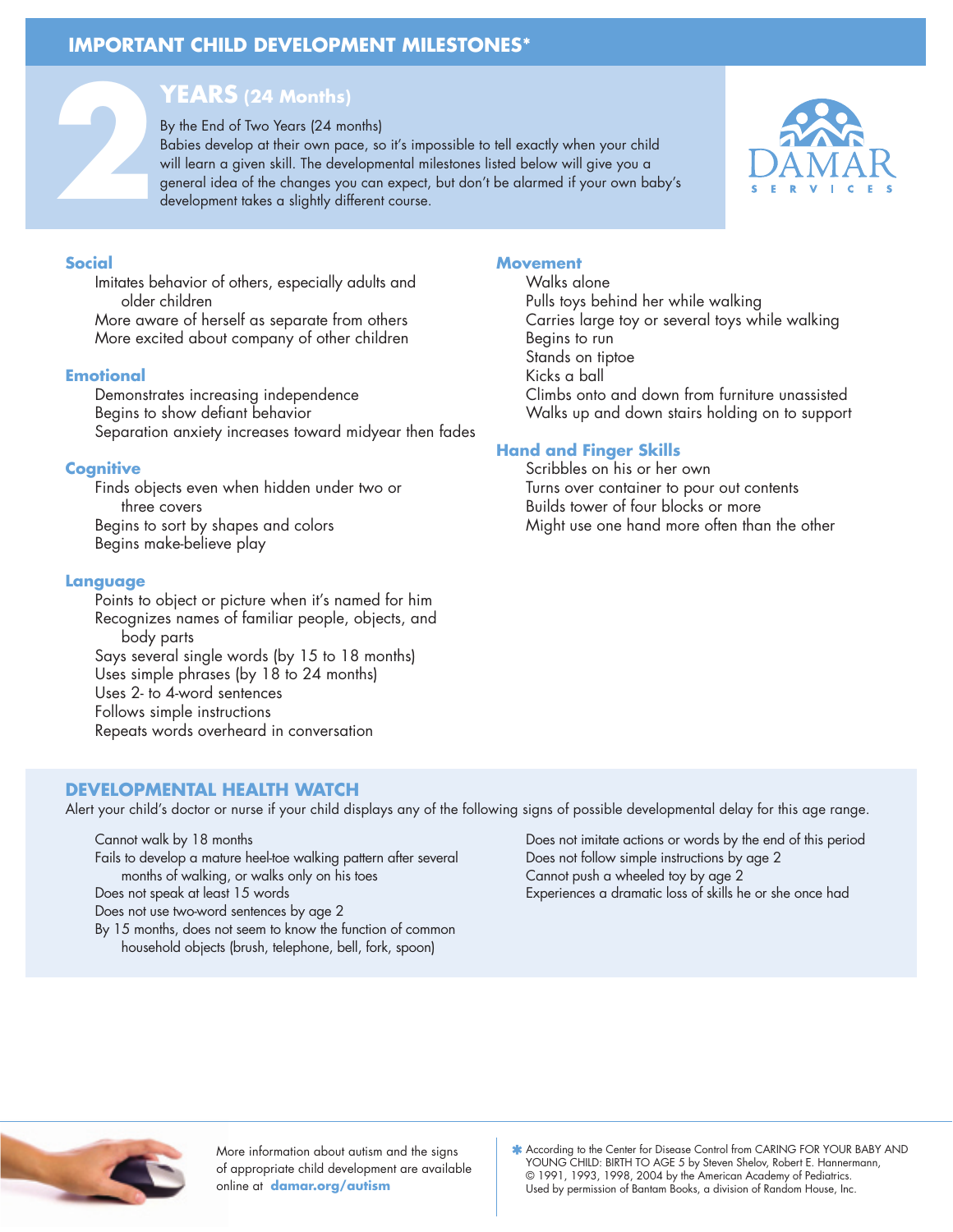

**ISLARS (36 Months)**<br>By the End of Three Years (36 n<br>Babies develop at their own pa<br>will learn a given skill. The deve<br>general idea of the changes you<br>development takes a slightly dif By the End of Three Years (36 months) Babies develop at their own pace, so it's impossible to tell exactly when your child will learn a given skill. The developmental milestones listed below will give you a general idea of the changes you can expect, but don't be alarmed if your own baby's development takes a slightly different course.



### **Social**

Imitates adults and playmates Spontaneously shows affection for familiar playmates Can take turns in games Understands concept of "mine" and "his/hers"

### **Emotional**

Expresses affection openly Expresses a wide range of emotions By 3, separates easily from parents Objects to major changes in routine

### **Cognitive**

Makes mechanical toys work Matches an object in her hand or room to a picture in a book Plays make-believe with dolls, animals, and people Sorts objects by shape and color Completes puzzles with three or four pieces Understands concept of "two"

### **Language**

Follows a two- or three-part command Recognizes and identifies almost all common objects and pictures Understands most sentences Understands placement in space ("on," "in," "under") Uses 4- to 5-word sentences Can say name, age, and sex Uses pronouns (I, you, me, we, they) and some plurals (cars, dogs, cats) Strangers can understand most of her words

### **Movement**

Climbs well Walks up and down stairs, alternating feet (one foot per stair step) Kicks ball Runs easily Pedals tricycle Bends over easily without falling

### **Hand and Finger Skills**

Makes up-and-down, side-to-side, and circular lines with pencil or crayon Turns book pages one at a time Builds a tower of more than six blocks Holds a pencil in writing position Screws and unscrews jar lids, nuts, and bolts Turns rotating handles

### **DEVELOPMENTAL HEALTH WATCH**

Alert your child's doctor or nurse if your child displays any of the following signs of possible developmental delay for this age range.

Frequent falling and difficulty with stairs Persistent drooling or very unclear speech Cannot build a tower of more than four blocks Difficulty manipulating small objects Cannot copy a circle by age 3 Cannot communicate in short phrases No involvement in "pretend" play

Does not understand simple instructions Little interest in other children Extreme difficulty separating from mother or primary caregiver Poor eye contact Limited interest in toys Experiences a dramatic loss of skills he or she once



More information about autism and the signs of appropriate child development are available online at **damar.org/autism**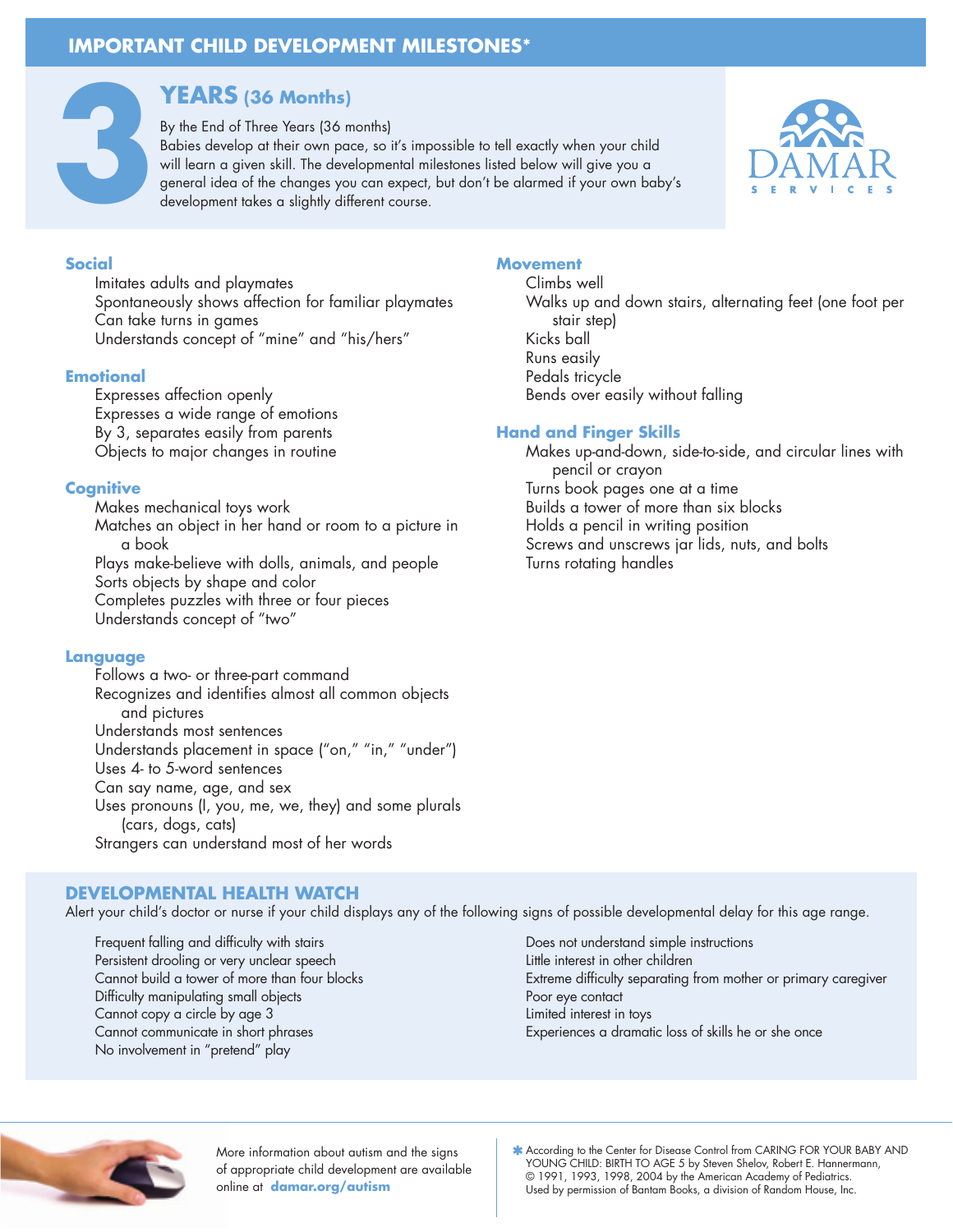**48 Months)**<br>By the End of Four Years (48 me<br>Babies develop at their own pa<br>will learn a given skill. The deve<br>general idea of the changes you<br>development takes a slightly dif By the End of Four Years (48 months) Babies develop at their own pace, so it's impossible to tell exactly when your child will learn a given skill. The developmental milestones listed below will give you a general idea of the changes you can expect, but don't be alarmed if your own baby's development takes a slightly different course.



### **Social**

Interested in new experiences Cooperates with other children Plays "Mom" or "Dad" Increasingly inventive in fantasy play Dresses and undresses Negotiates solutions to conflicts More independent

### **Emotional**

- Imagines that many unfamiliar images may be "monsters"
- Views self as a whole person involving body, mind, and feelings
- Often cannot tell the difference between fantasy and reality

## **Cognitive**

Correctly names some colors Understands the concept of counting and may know a few numbers Tries to solve problems from a single point of view Begins to have a clearer sense of time Follows three-part commands Recalls parts of a story Understands the concepts of "same" and "different" Engages in fantasy play

## **Language**

Has mastered some basic rules of grammar Speaks in sentences of five to six words Speaks clearly enough for strangers to understand Tells stories

### **Movement**

Hops and stands on one foot up to five seconds Goes upstairs and downstairs without support Kicks ball forward Throws ball overhand Catches bounced ball most of the time Moves forward and backward with agility

# **Hand and Finger Skills**

Copies square shapes Draws a person with two to four body parts Uses scissors Draws circles and squares Begins to copy some capital letters

# **DEVELOPMENTAL HEALTH WATCH**

Alert your child's doctor or nurse if your child displays any of the following signs of possible developmental delay for this age range.

Cannot throw a ball overhand Cannot jump in place Cannot ride a tricycle Cannot grasp a crayon between thumb and fingers Has difficulty scribbling Cannot stack four blocks Still clings or cries whenever parents leave Shows no interest in interactive games Ignores other children

Doesn't respond to people outside the family Doesn't engage in fantasy play Resists dressing, sleeping, using the toilet Lashes out without any self-control when angry or upset Cannot copy a circle Doesn't use sentences of more than three words Doesn't use "me" and "you" correctly Experiences a dramatic loss of skills he or she once



More information about autism and the signs of appropriate child development are available online at **damar.org/autism**